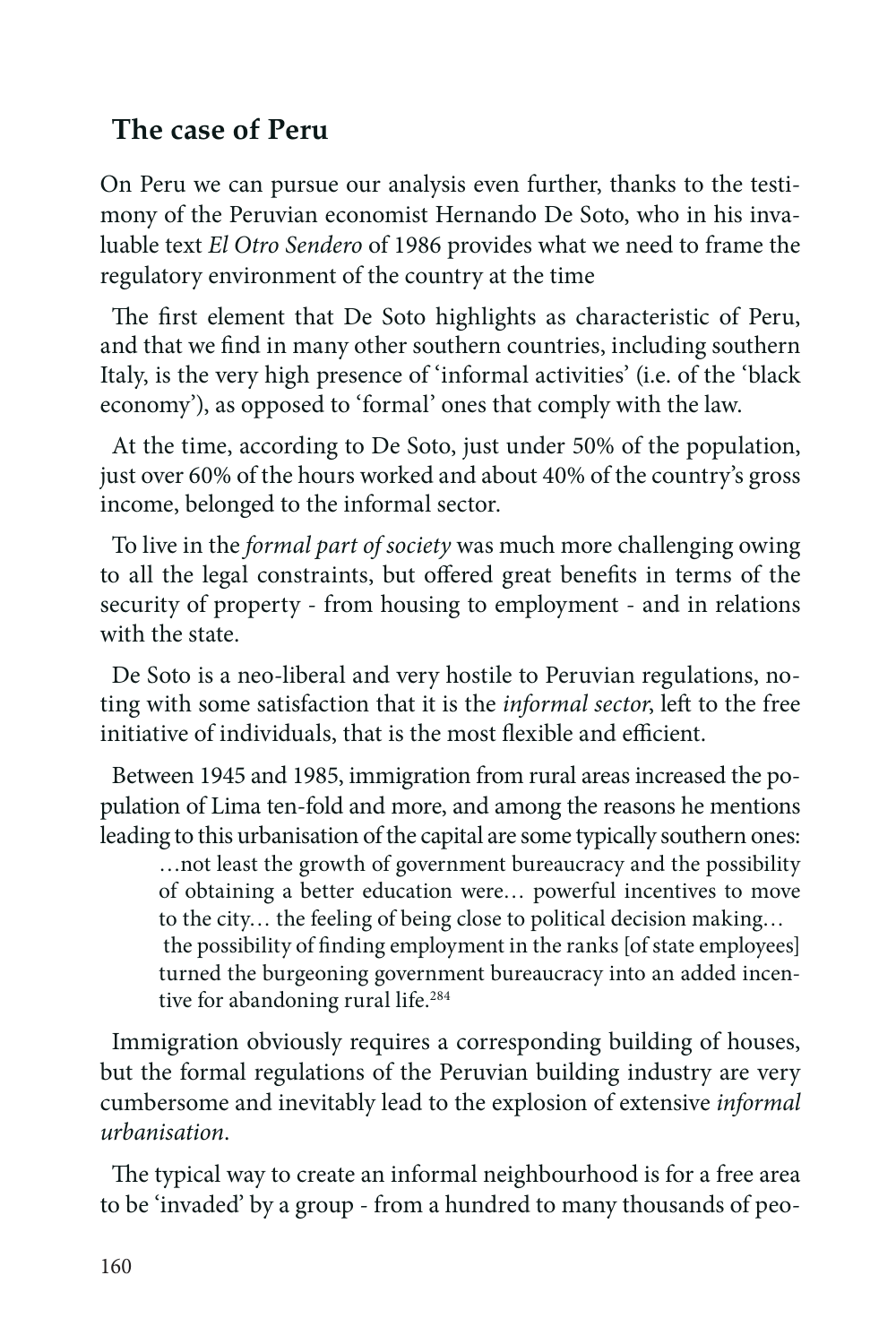ple - who arrive by bus or truck at night or early in the morning with all the materials they need to quickly erect temporary homes.

As soon as it is clear that the authorities will not impose eviction, permanent buildings are erected, so decreeing the success of the operation because 'in Peru it is politically unacceptable to demolish completely built houses'.<sup>285</sup>

Then negotiations begin with the politicians to obtain the regularisation of the new district with the official recognition of ownership to the occupants, an operation capable of increasing commercial values even tenfold.

In 1975, 62% of the houses built in Lima were 'informal'. And in 1982, excluding slum-dwellers, 47% of the population lived in informal and 45.7% in 'formal' dwellings, that had often been born informal and were regularised after years of pressure.

In this regard De Soto estimates that an average of 20 years and the completion of 159 bureaucratic formalities were required.

De Soto carried out an extremely detailed research on the paperwork necessary to build houses on state-owned land, in full respect for the law.

Before starting construction, three stages had to be completed: obtaining the surrender of a vacant area, obtaining approval for urban development, and obtaining a building permit.

De Soto estimates a time of 43, 28 and 12 months respectively, i.e. a total wait of 7 years before building could begin.

The following page shows the detailed analysis done by De Soto for the first stage.<sup>286</sup>

It requires 207 steps in 48 different offices. Thanks to this intricate shuttling of paper in and out of offices, the Peruvian bureaucracy is able to fill 43 months with various activities.

None of these has of course any relevance with the material building of houses. It is essential however, to justify the need for so many bureaucrats. And the longer the journey takes and the more red tape is consumed by a procedure, the better it serves to fulfil this vital function.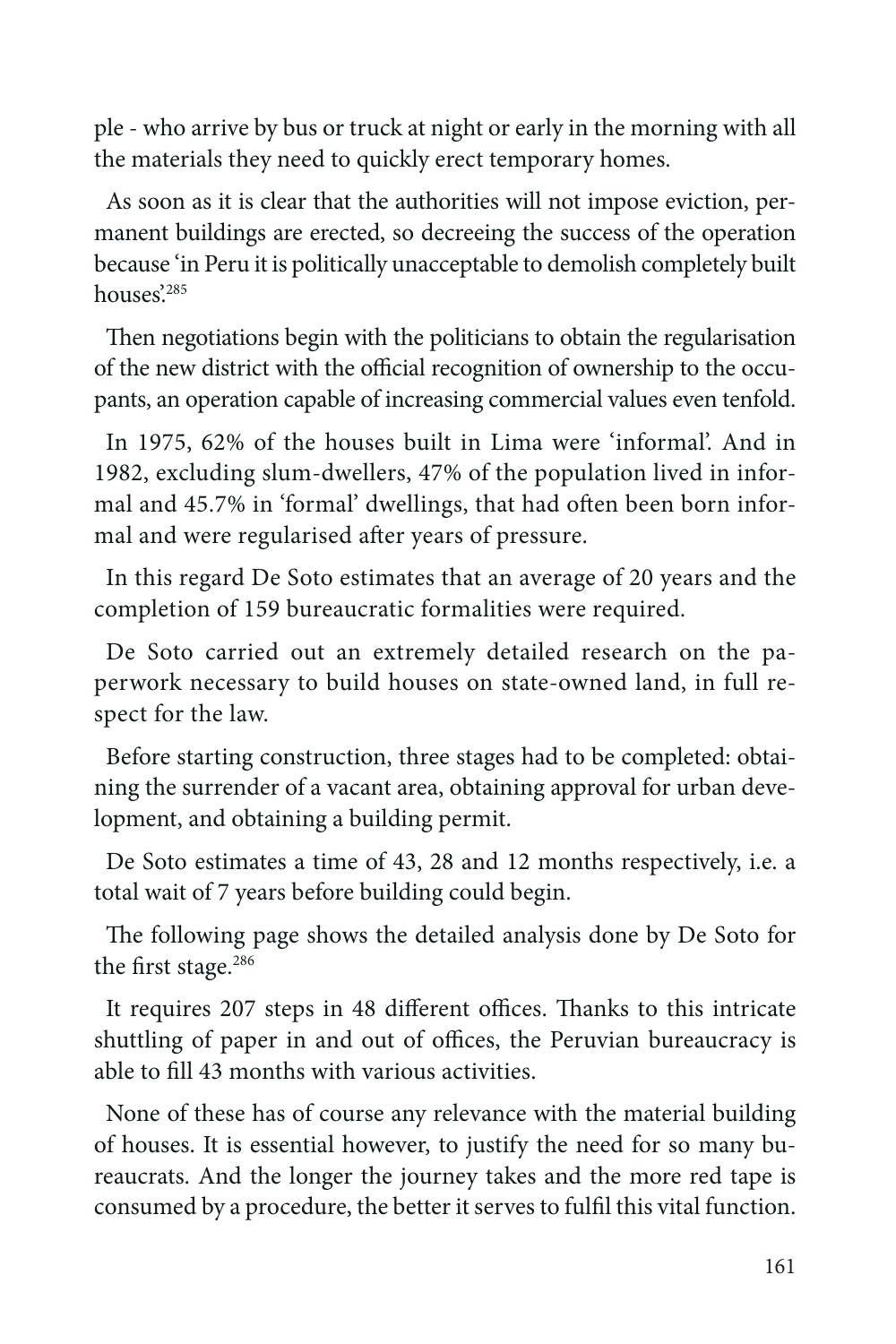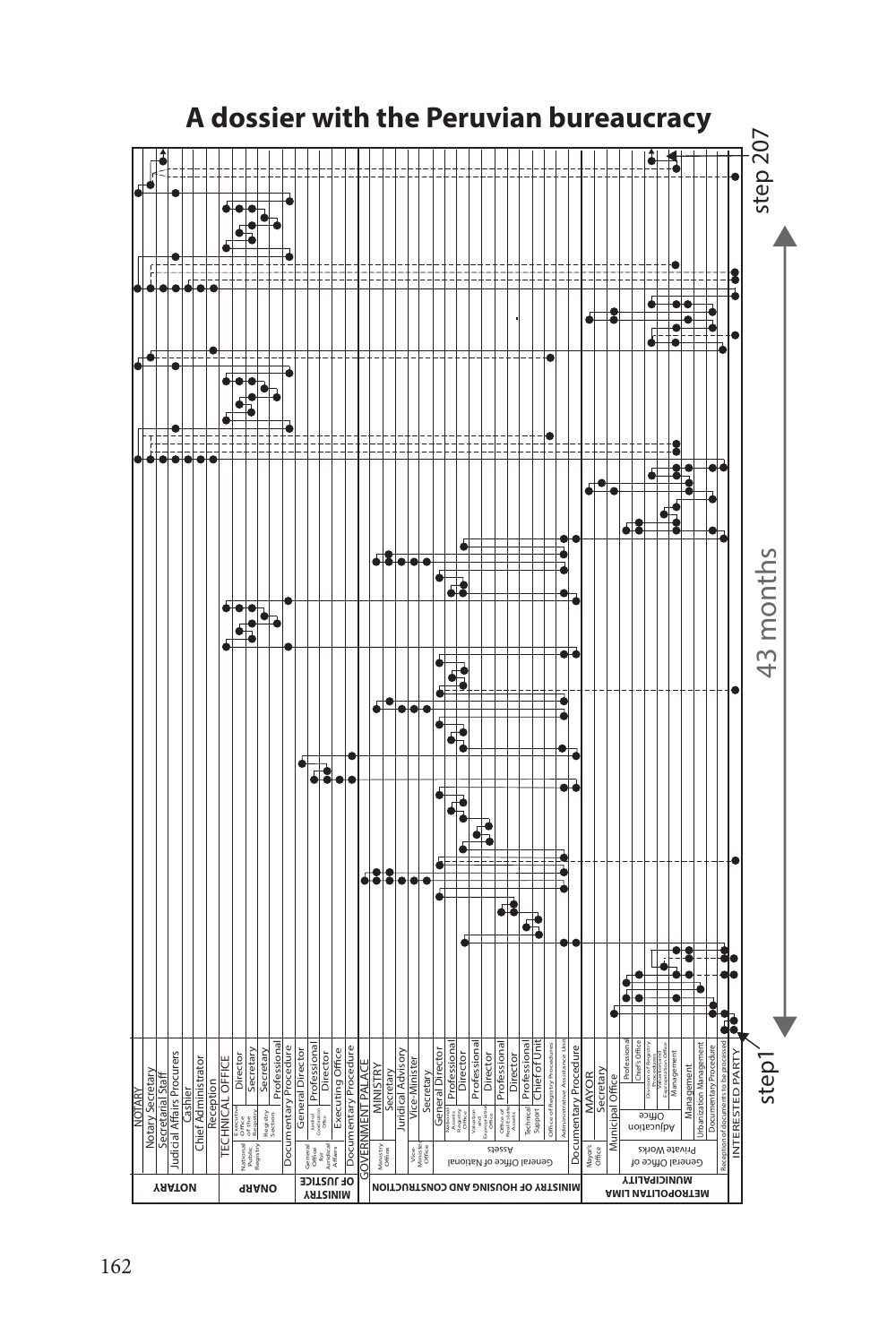So it is not surprising that the same dossier passes over and over again through the same office on its path in the complex labyrinth of an *imaginary economy* which, thanks to its monopoly over the production of 'legitimacy', manages to extract its own income from the real economy.

To divide up the goods generated by the productive system, human societies create truly invol,uted rituals…

Now we also understand why the time consumed by bureaucracies always tends to become longer and has little relation to their official functions.

## *Southern public administrations*

*The Imaginary Economy* points out that expanding the staff of a bureaucracy may not reduce the time it takes but lengthen it. This syndrome finds its clearest expression in the state bureaucracies of southern countries.

In the South aspiring State employees are numerous, and there is a high degree of 'complaisance' in those who hire them and who to justify such hirings have no problem inventing new jobs for the newcomers.

And who would dare criticise a new set of controls that might prevent the State suffering financial damage?

So as the income that the State manages to extract from the productive system increases, the staff of the public administration is also able to grow without hindrance, under the pressure of the aspiring bureaucrats and without any relation to real needs.

And if the amount of dossiers dealt with by the bureaucracy does not increase, it is sufficient to expand as much as necessary the amount of work involved for each one.

De Marchi mentioned 56 steps involved in putting up a building; De Soto here shows 207 steps involving 48 offices to obtain a building permission.

But this method has no limits: De Soto pointed out that, to regularise an 'informal' building in Lima, eleven state agencies had to be brought in, and for one of them, the municipality of Lima, **728** steps had to be taken!287

It might seem that serious problems would be expected from the reactions of users of the bureaucracy to its biblical timeframes.

But in a southern society users are subjects. Moreover, as the economy is by nature already a slow mover, the damage is less felt than in a northern society.

The major contrasts between productive system and public administration should, theoretically, arise in a mixed country such as Italy.